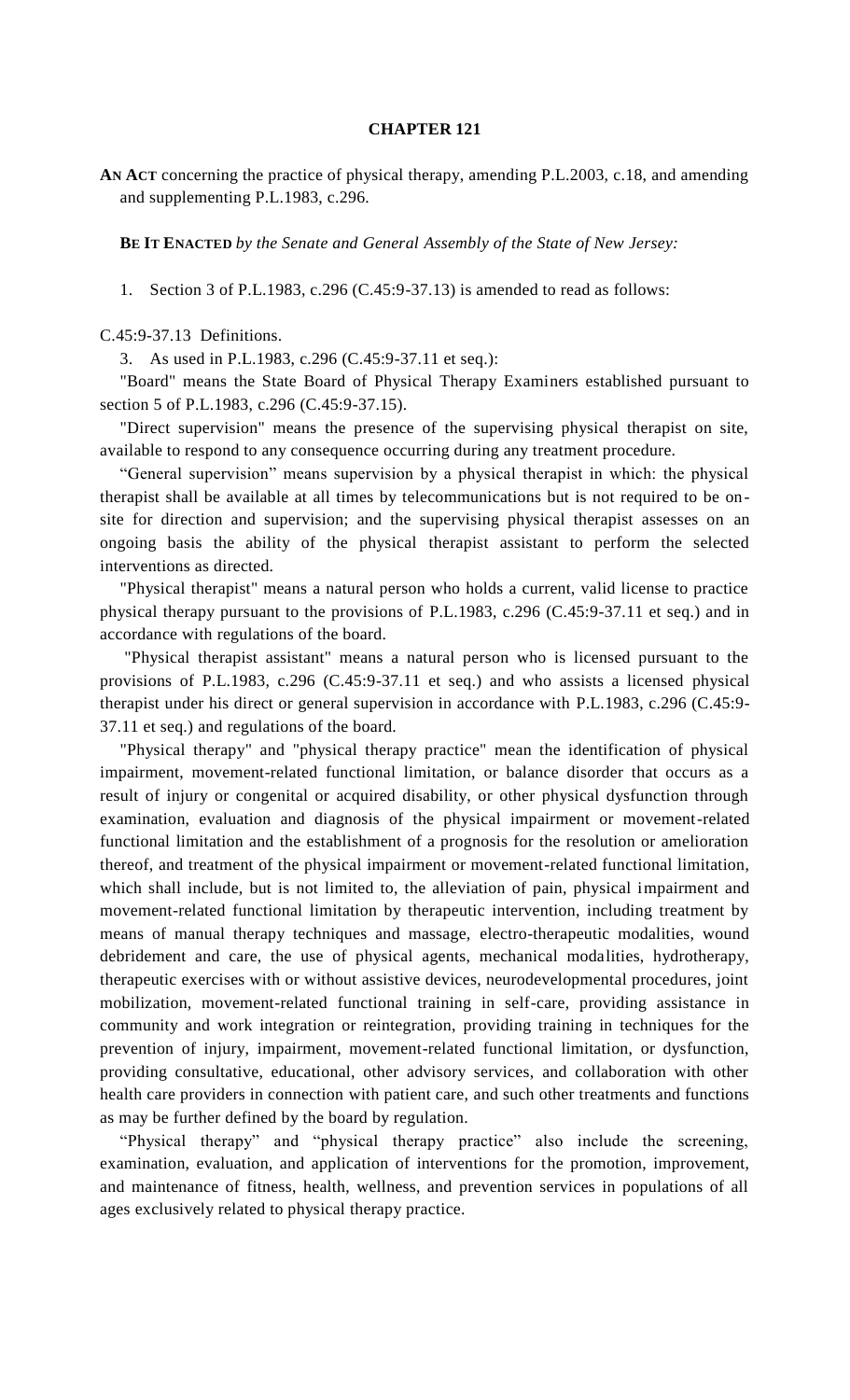"Wound debridement and care" means the removal of loosely adhered necrotic and nonviable tissue, by a physical therapist, to promote healing, done in conjunction with a physician or podiatric physician.

2. Section 8 of P.L.1983, c.296 (C.45:9-37.18) is amended to read as follows:

C.45:9-37.18 Duties of board.

8. a. The board shall:

(1) Administer and enforce the provisions of P.L.1983, c.296 (C.45:9-37.11 et seq.) and P.L.2003, c.18 (C.45:9-37.34b et al.);

- (2) Establish procedures for application for licensure;
- (3) Establish standards for, and adopt and administer examinations for licensure;
- (4) Review and pass upon the qualifications of applicants for licensure;
- (5) Insure the proper conduct and standards of examinations;

(6) Issue and renew licenses to physical therapists and physical therapist assistants pursuant to P.L.1983, c.296 (C.45:9-37.11 et seq.);

(7) Establish disciplinary measures, including but not limited to, suspending, revoking, or refusing to renew the license of a physical therapist or physical therapist assistant pursuant to the provisions of P.L.1978, c.73 (C.45:1-14 et seq.);

(8) Maintain a record of every physical therapist and physical therapist assistant licensed in this State, his place of business, his place of residence, and the date and number of his license;

(9) Conduct hearings into allegations of misconduct by licensees;

(10) Establish requirements and standards for continuing professional education and competency and approve courses that are eligible to meet these requirements and standards, as provided in section 25 of P.L.2003, c.18 (C.45:9-37.34f);

(11) Conduct hearings pursuant to the "Administrative Procedure Act," P.L.1968, c.410 (C.52:14B-1 et seq.), except that the board shall have the right to administer oaths to witnesses, and shall have the power to issue subpoenas for the compulsory attendance of witnesses and the production of pertinent books, papers or records;

(12) Conduct proceedings before any board, agency or court of competent jurisdiction for the enforcement of the provisions of P.L.1983, c.296 (C.45:9-37.11 et seq.) and P.L.2003, c.18 (C.45:9-37.34b et al.);

(13) Conduct investigations as necessary and have the enforcement powers provided pursuant to P.L.1978, c.73 (C.45:1-14 et seq.);

(14) Within 180 days of the effective date of P.L.2003, c.18, establish standards in accordance with the provisions of section 22 of P.L.2003, c.18 (C.45:9-37.34c), in collaboration with the State Board of Medical Examiners and other appropriate professional licensing boards established pursuant to Title 45 of the Revised Statutes, setting forth the conditions under which a physical therapist is required to refer an individual being treated by a physical therapist to or consult with a practitioner licensed to practice dentistry, podiatry or medicine and surgery in this State, or other appropriate licensed health care professional. Pending adoption of the standards: (a) a physical therapist shall refer any individual who has failed to demonstrate reasonable progress within 30 days of the date of initial treatment to a licensed health care professional; and (b) a physical therapist, not more than 30 days from the date of initial treatment of functional limitation or pain, shall consult with the individual's licensed health care professional of record as to the appropriateness of the treatment, or, in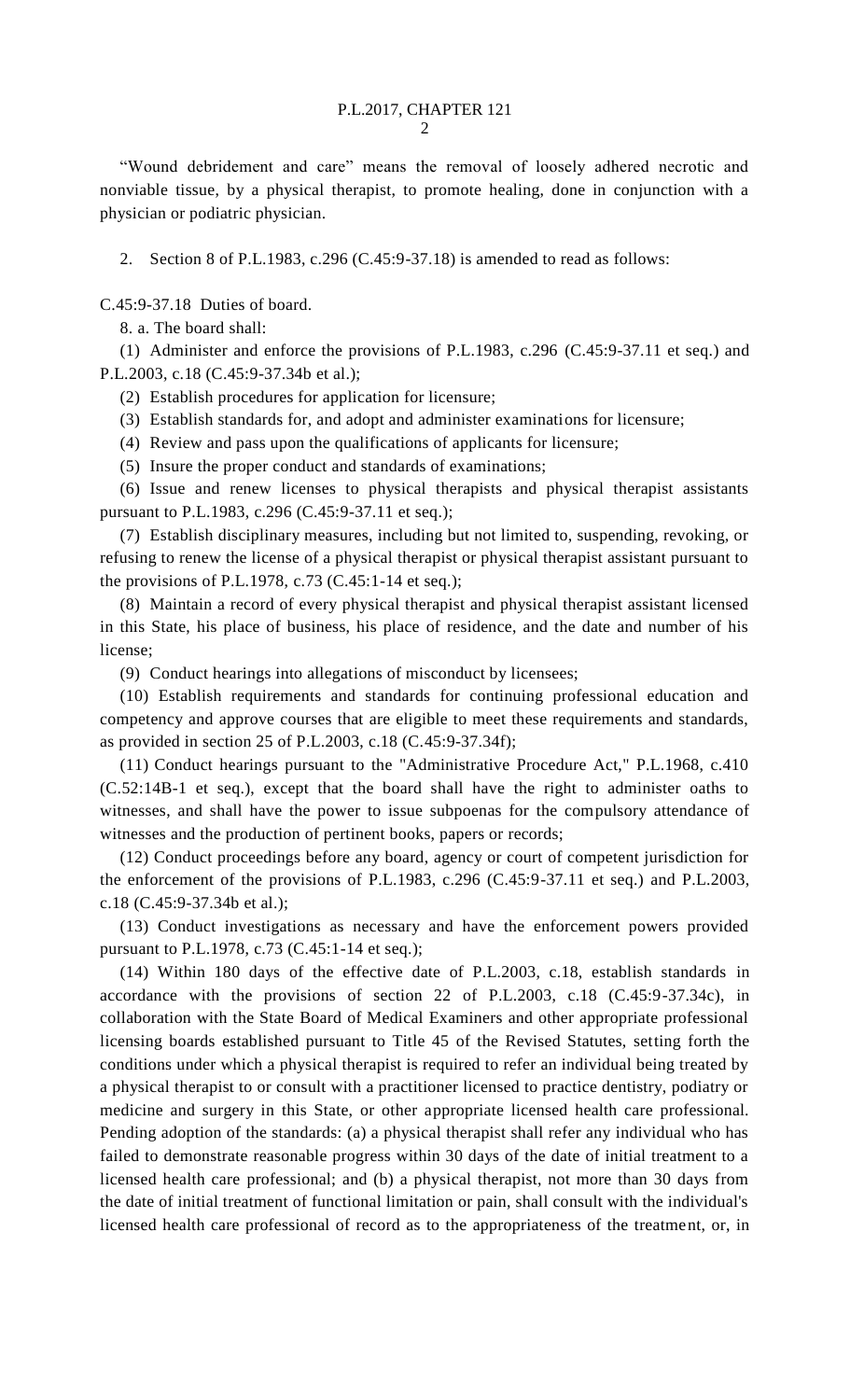the event that there is no identified licensed health care professional of record, recommend that the individual consult with a licensed health care professional of the individual's choice;

(15) Establish mechanisms to assure that the public has access to physical therapists' services, and report back to the Senate Health, Human Services and Senior Citizens and Assembly Regulated Professions Committees, or their successors, regarding this access; and

(16) Promulgate rules and regulations necessary for the performance of its duties and the implementation of P.L.1983, c.296 (C.45:9-37.11 et seq.).

b. In addition to the provisions of subsection a. of this section, the board may establish standards of professional behavior.

3. Section 9 of P.L.1983, c.296 (C.45:9-37.19) is amended to read as follows:

C.45:9-37.19 License required to practice, assist at physical therapy; exceptions.

9. No person shall practice physical therapy or act as a physical therapist or physical therapist assistant, whether or not compensation is received or expected, unless the person holds a valid license to practice in this State; however, nothing in this section shall be construed to:

a. Prohibit any student enrolled in a school or post-graduate course of physical therapy or in a course of study for training as a physical therapist assistant that is approved or recognized by the board from performing physical therapy or acting as a physical therapist assistant, as appropriate, which is necessary to his course of study;

b. Prohibit any person licensed to practice in this State under any other law from engaging in the practice for which the person is licensed, provided that: the procedures or duties performed by that person are within the scope of that person's practice as established by law and the accepted standards of practice of the profession for which the person is licensed; and the person does not represent himself as a physical therapist or physical therapist assistant;

c. Prohibit any person employed by an agency, bureau or division of the federal government from practicing physical therapy within the scope of his official duties;

With the exception of the provisions of section 20 of P.L.1983, c.296 (C.45:9-37.30), prohibit any person licensed to practice in this State under any other law from engaging in the practice for which the person is licensed, provided that: the procedures or duties performed by that person are within the scope of that person's practice as established by law and the accepted standards of practice of the profession for which the person is licensed; and the person does not represent himself as a physical therapist, or physical therapist assistant;

e. Prohibit any student enrolled in a school or post-graduate course of physical therapy or in a course of study for training as a physical therapist assistant that is approved or recognized by the board from performing physical therapy or acting as a physical therapist assistant, as appropriate, which is necessary to his course of study or as part of a pro bono community-based service project under the supervision of a physical therapist licensed by the board;

f. Prohibit an individual who is licensed as a physical therapist in another jurisdiction of the United States or credentialed to practice physical therapy in another country, from teaching, demonstrating or providing physical therapy services in connection with teaching or participating in an educational seminar for no more than 30 days in a calendar year;

g. Prohibit an individual who is licensed as a physical therapist in a jurisdiction of the United States or credentialed in another country from performing physical therapy or acting as a physical therapist assistant, if that individual by contract or employment is providing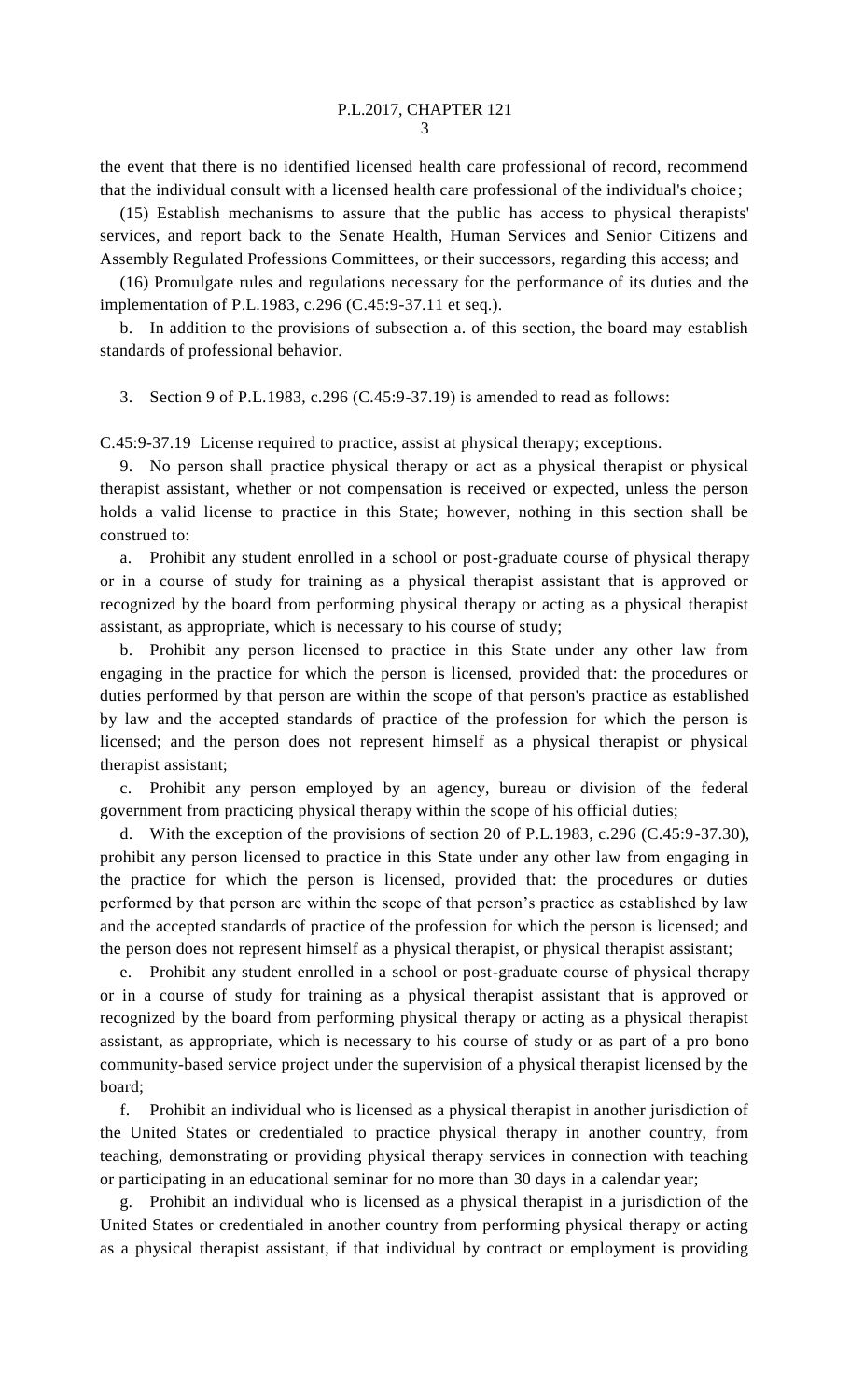physical therapy to patients affiliated with or employed by established athletic teams, athletic organizations or performing arts companies temporarily practicing, competing or performing in the State for no more than 30 days in a calendar year;

h. Prohibit an individual who is licensed as a physical therapist in another jurisdiction of the United States from entering this State to provide physical therapy during a declared local, State or national disaster or emergency, including a public health emergency declared by the Governor pursuant to the "Emergency Health Powers Act, P.L.2005, c.222 (C.26:13-1 et seq.). This exemption applies for no longer than 30 days following the declaration of the emergency. In order to be eligible for this exemption the physical therapist shall notify the board of his intent to practice;

i. Prohibit an individual who is licensed as a physical therapist in another jurisdiction of the United States who is forced to leave his residence or place of employment due to a declared local, State or national disaster or emergency and due to such displacement seeks to practice physical therapy. This exemption applies for no more than 30 days following the declaration of the emergency. In order to be eligible for this exemption the physical therapist shall notify the board of his intent to practice; or

j. Prohibit an individual who is licensed or certified as a physical therapist assistant in a jurisdiction of the United States and is assisting a licensed physical therapist engaged specifically in activities related to subsections d., e., f., g. and h. of this section.

k. Nothing in this section shall be construed to prohibit an individual who is licensed to practice medicine and surgery in this State from rendering a utilization management decision that limits, restricts or curtails a course of physical therapy care.

4. Section 10 of P.L.1983, c.296 (C.45:9-37.20) is amended to read as follows:

C.45:9-37.20 Supervision of physical therapist assistants; guidelines.

10. a. No physical therapist shall supervise more physical therapist assistants at any one time than in the opinion of the board can be adequately supervised. Under usual circumstances the maximum number of physical therapist assistants that may be supervised by a physical therapist shall be two, except that, upon application, the board may permit the supervision of a greater number of physical therapist assistants if it feels there would be adequate supervision and the public health and safety would be served.

b. A licensed physical therapist assistant may initiate patient physical therapy treatment consistent with the role of a physical therapist assistant, as defined by the board or otherwise provided in P.L.1983, c.296 (C.45:9-37.11 et seq.) or P.L.2003, c.18 (C.45:9-37.34b et al.), only at the discretion of, and under the direct or general supervision of, a licensed physical therapist, as specified in P.L.2017, c.121 (C.45:9-37.34g et al.). A licensed physical therapist shall make an onsite visit and actively participate in the treatment of the patient at least every six patient visits or every 14 days, whichever occurs first.

c. When supervising a physical therapist assistant in any off-site setting, the following requirements shall be observed:

(1) A physical therapist shall be accessible by telecommunications to the physical therapist assistant at all times while the physical therapist assistant is treating patients.

(2) There shall be regularly scheduled and documented conferences or communications between the physical therapist and the physical therapist assistant regarding patients, the frequency of which is determined by the needs of the patient and the needs of the physical therapist assistant.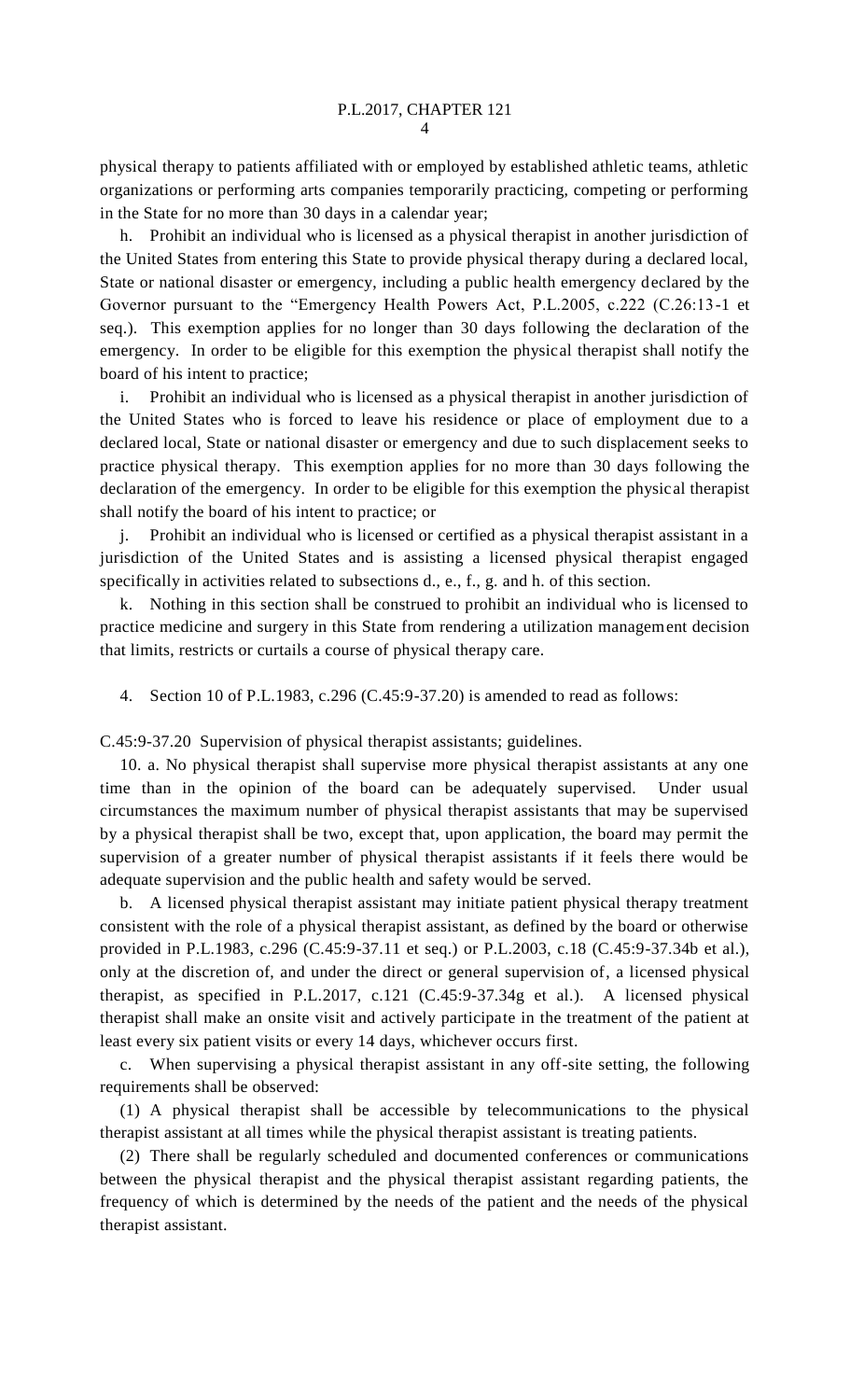(3) In those situations in which a physical therapist assistant is involved in the care of a patient, a supervisory visit by the physical therapist is to be made: upon the physical therapist assistant's request for a reexamination; when a change in the plan of care is needed; prior to any planned discharge; and in response to a change in the patient's medical status.

d. Within 180 days following the enactment of P.L.2017, c.121 (C.45:9-37.34g et al.), the board shall establish guidelines concerning the general supervision of physical therapist assistants, including, but not limited to:

(1) On-site review of the plan of care with appropriate revision or termination, completed during a regular physical therapist visit; and

(2) Evaluation of the need for, and a recommendation regarding, utilization of outside resources.

5. Section 15 of P.L.1983, c.296 (C.45:9-37.25) is amended to read as follows:

## C.45:9-37.25 Written examinations.

15. The written examination provided for in sections 12 and 13 of P.L.1983, c.296 (C.45:9-37.22 and C.45:9-37.23) and section 21 of P.L.2003, c.18 (C.45:9-37.34b) shall test the applicant's knowledge of basic and clinical sciences as they relate to physical therapy and physical therapy theory and procedures and any other subjects the board may deem useful to test the applicant's fitness to practice physical therapy or act as a physical therapist assistant. Examinations shall be held within the State at a time and place to be determined by the board. The board shall give adequate written notice of the examination to applicants for licensure and examination.

If an applicant fails his first examination, the applicant may take a second examination no more than two years from the date of the initial examination. Additional examinations may be given at the discretion of the board.

The board shall allow a student enrolled in an accredited physical therapist or physical therapist assistant education program and who has completed all the required didactic coursework, to take the National Physical Therapy Examination prior to graduation, provided the student submits with the application a letter on the official letterhead of the accredited educational institution where the applicant is completing an accredited educational program that includes the signature of the program director, the department chairperson or a similarly authorized person of the university or college that states:

a. The applicant is a candidate for a degree as a physical therapist or physical therapist assistant at the next scheduled graduation date;

b. The date the national examination for licensure is to be taken by the applicant is the one nearest to and before the applicant's expected graduation date and is not more than 120 days before the date of the applicant's expected graduation date; and

c. The applicant meets any other established requirements of the accredited educational program, if applicable.

6. Section 17 of P.L.1983, c.296 (C.45:9-37.27) is amended to read as follows:

C.45:9-37.27 Issuance of license.

17. The board shall issue a license to each applicant for licensure as a physical therapist or physical therapist assistant who, in the judgment of the board, qualifies for licensure pursuant to P.L.1983, c.296 (C.45:9-37.11 et seq.) and P.L.2003, c.18 (C.45:9-37.34b et al.).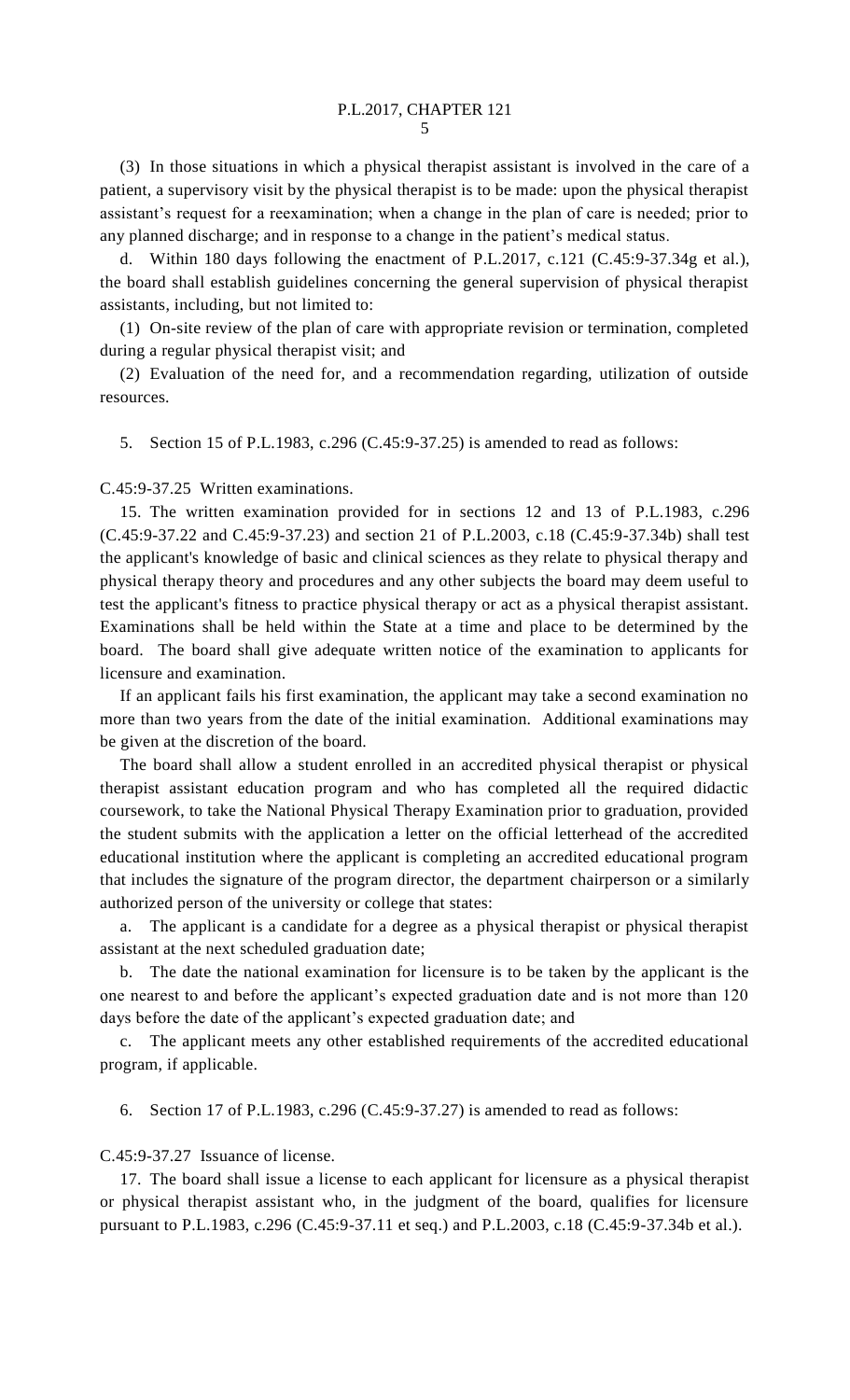Every licensee shall ensure the following notices are conspicuously displayed in a public area in all offices and health care facilities at which the licensee practices physical therapy:

a. "Physical therapists and physical therapist assistants are licensed by the State Board of Physical Therapy Examiners, an agency of the Division of Consumer Affairs. Any member of the public may notify the board of any complaint relative to the practice conducted by a physical therapist or physical therapist assistant." The notice shall include the current address and phone number for the New Jersey Division of Consumer Affairs, State Board of Physical Examiners.

b. "INFORMATION ON PROFESSIONAL FEES IS AVAILABLE TO YOU ON REQUEST."

The licensee shall not be required to publicly post his biennial registration, but an original biennial registration shall be maintained on site and all licensees shall be required to provide their name, professional designation and license number to any patient upon request.

7. Section 20 of P.L.1983, c.296 (C.45:9-37.30) is amended to read as follows:

C.45:9-37.30 Use of certain titles, designations restricted.

20. No person, business entity or its employees, agents or representatives shall place an advertisement that uses or otherwise use the titles "physical therapist," "physiotherapist," "registered physical therapist," "licensed physical therapist," "physical therapist assistant," "registered physical therapist assistant," "licensed physical therapist assistant," "student physical therapist," "physical therapy assistant," "student physical therapist assistant," or the abbreviations "PT," "DPT," "RPT," "LPT," "PTA," "RPTA," "LPTA," "SPT," "SPTA," or the terms "physical therapy," or "physiotherapy," or any other title, designation, words, letters, abbreviations, or insignia indicating the practice of physical therapy unless licensed to practice as a physical therapist or physical therapist assistant under the provision of P.L.1983, c.296 (C.45:9-37.11 et seq.).

8. Section 23 of P.L.2003, c.18 (C.45:9-37.34d) is amended to read as follows:

C.45:9-37.34d Information provided by applicant.

23. An applicant for licensure or renewal as a physical therapist or a physical therapist assistant shall:

a. Execute and submit a sworn statement on a form prescribed by the board that neither the license for which renewal is sought nor any similar license or other authority issued by another jurisdiction has been revoked, suspended or not renewed; and

b. Present satisfactory evidence that any continuing professional education and competency requirements established by P.L.2003, c.18 (C.45:9-37.34b et al.) or the board, have been completed.

9. Section 25 of P.L.2003, c.18 (C.45:9-37.34f) is amended to read as follows:

C.45:9-37.34f Continuing professional education and competency requirements.

25. The board shall establish continuing professional education and competency requirements for physical therapists and physical therapist assistants, which requirements shall be a condition of retaining licensure. As used in this section, "continuing professional education and competency" means the lifelong process of maintaining and documenting the application of knowledge, skills and behaviors required to function effectively, safely,